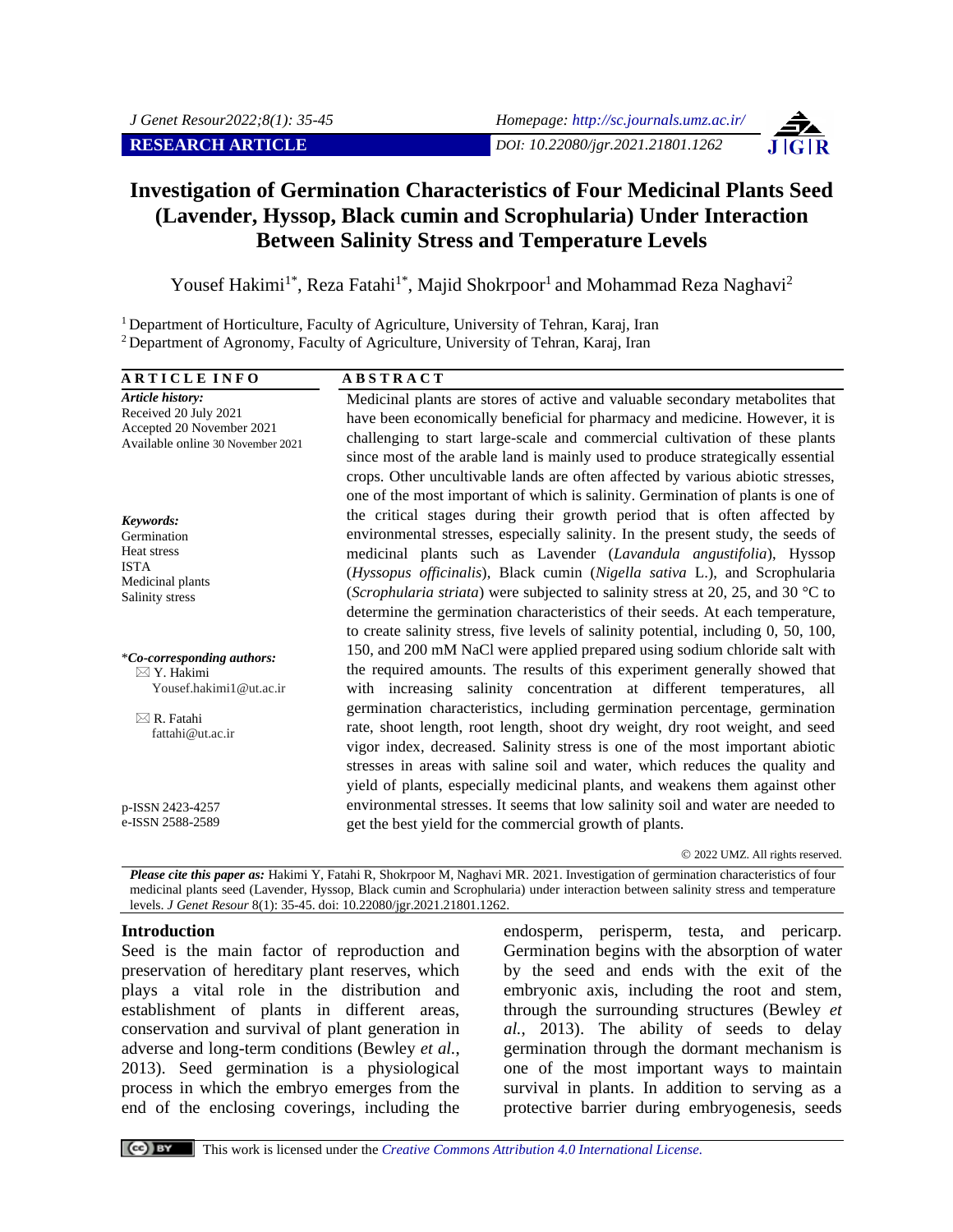also provide nourishment during embryogenesis and early seedling development (Taiz *et al.*, 2015). Approximately 20% of the world's cultivated areas and about half of the irrigated land are affected by salinity, and its amount is increasing (Flowers, 2004). Salinity is the presence of excess soluble salts and minerals in the soil and water environment in which plants are not able to absorb enough water. salinity disrupts the metabolism and physiological activities of plants such as lack of absorption of nutrients, and disorders of photosystems 1 and 2 (PSI and PSII) and reduces leaf development as well as plant growth, development, and yield (Munns and Tester, 2008). Usually, the highest salinity sensitivity is observed in plants' life cycle during germination and at the beginning of seedling growth (Kermode, 1990). The study of the effects of salinity on germination rate and germination percentage, and root and shoot growth in many plants has shown that salinity stress at the germination stage is a reliable test in assessing stress tolerance in many species. Salinity reduces the percentage and speed of germination and reduces the root and shoot length (Ghoulam and Fares, 2001).

Temperature is one of the essential variables influencing the percentage and rate of germination, which straightforwardly works through seed imbibition and the biochemical responses that control the digestion engaged with the germination cycle (Guo *et al.*, 2020). Further, most species require a suitable temperature reach or substitute temperature mode to accomplish the most significant germination. In weeds, the germination conduct of seeds is likewise identified with the hour of seed delivered and the second passed from the seed settling. This conduct was owed to the ecological conditions gone through by the mother plant during seed development and those gone through by the seeds after settling (Cristaudo *et al*., 2016). The germination rate typically increments straightly with temperature up to an ideal temperature, after which the germination rate diminishes pointedly (Fallahi *et al*., 2015; Laghmouchi *et al*., 2017; Tolyat *et al*., 2014). Expanded temperatures influence seedling development after seed germination, and have a straightforward influence on the germination interaction. To keep seedlings from being harmed after germination, physiological responses might happen in seeds to adapt to the high-temperature climate in which they are set. This biological prerequisite can be considered a variation procedure to ensure excellent seedling improvement and endurance conditions in certain species (Gresta *et al*., 2010). Then, at that point, these seeds will stop germination, yet they will, in a flash, sprout after being presented to appropriate temperatures, a cycle which is called thermo-restraint (Geshnizjani *et al*., 2018). Sometimes, high or low temperatures additionally bring about optional torpidity, known as thermos-dormancy (Huo *et al*., 2013). Under these conditions, germination will not happen at any temperature, including the ideal temperature. This wonder is particularly predominant in yearly desert plants and some Mediterranean species (Cristaudo *et al*., 2019).

In the early stages of salinity stress, due to the osmotic pressure caused by the high accumulation of salt in soil and plants, the rate of water uptake of root systems decreases, as a result of which water loss from the leaves is accelerated. Therefore, salinity stress is also considered hyperosmotic stress (Munns, 2005). Plants increase ROS production in response to salinity stress, such as singlet oxygen, superoxide, hydroxyl radicals, and hydrogen peroxide (Apel and Hirt, 2004; Mahajan and Tuteja, 2005; Ahmad, 2010). The formation of ROS due to salinity stress can lead to oxidative damage to various plants cells components such as lipids, proteins, and DNA and disrupt the vital functions of plant cells (Gupta and Huang, 2014).

Temperature can interact with salinity to affect seed germination. Although higher salinity may inhibit germination, the detrimental effect of salinity is generally reduced at optimal germination temperatures, e.g., in *Sarcobatus vermiculatus* (Khan, 2002), decreased germination was noted at supraoptimal temperatures. However, the detrimental effects of salinity are more severe at lower temperatures for other species such as *Allenrolfea occidentalis* (Gul and Weber, 1999) and *Aeluropus lagopoides* (Gulzar and Khan, 2001). In other species, the detrimental effect of salinity is severe both above and below the optimum, such as *Urochondra setulosa* (Gulzar *et al*., 2001).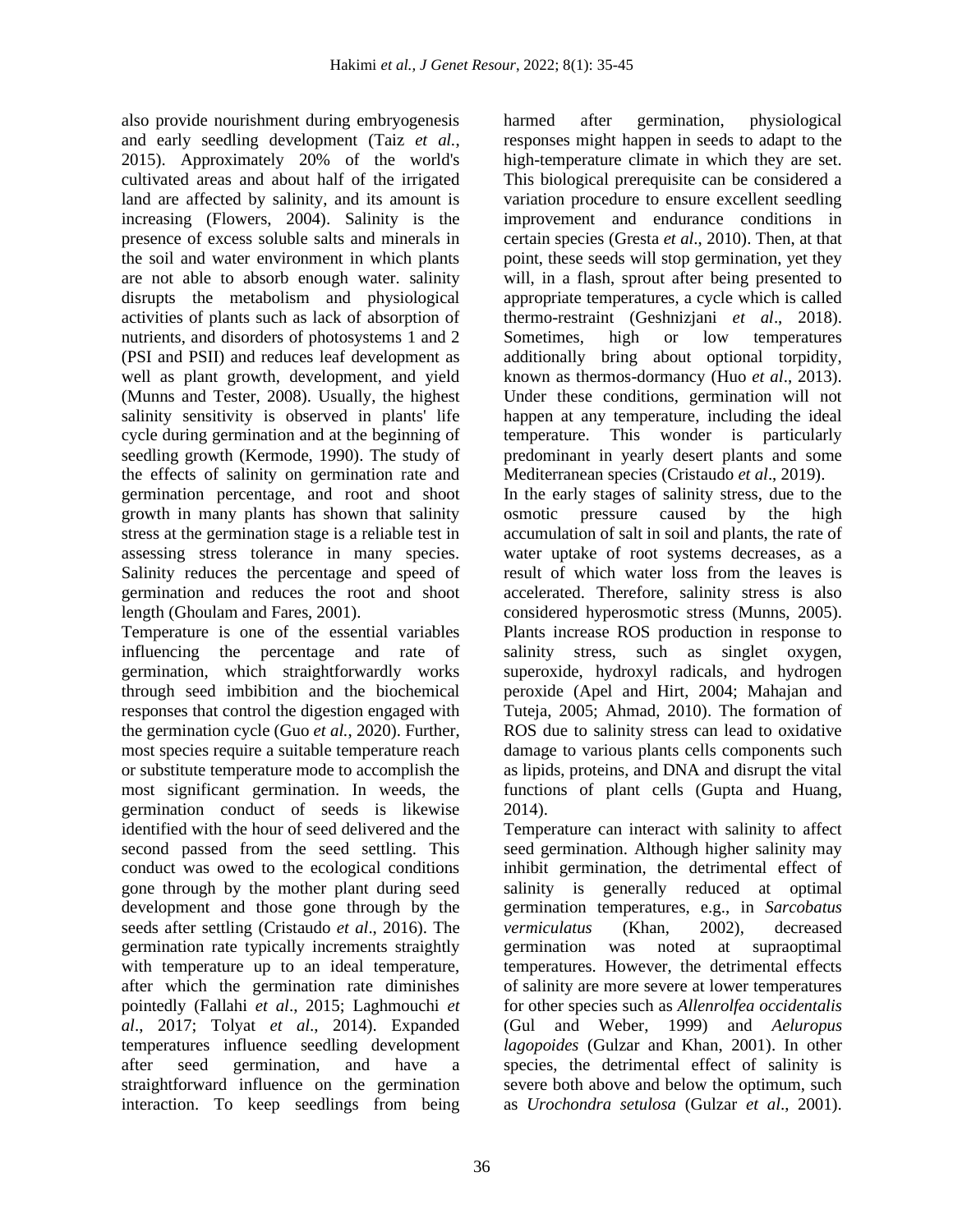Salinity-temperature interactions may have significant ecological implications in terms of the time of germination under field conditions (Ungar, 2017).

In the last three decades, a great deal of research has been done to understand salinity tolerance of molecular and physiological mechanisms in *Arabidopsis* (Zhang and Shi, 2013). Salinity tolerance includes a set of responses at the molecular, physiological, and plant growth stages. Among the various reactions related to salinity stress, ion absorption control, osmotic regulation, hormone metabolism, antioxidant metabolism, and stress signaling mechanisms or strategies play an essential role in plant adaptation to salinity stress (Gupta and Huang, 2014). Salinity stress directly limits plant growth by disturbing the nutrient uptake balance maintained by the plant system. In this way, elements availability, partitioning, and transport are further impressed. This is due to the contestation of Sodium and chlorine ions with the nutrient ions like potassium, calcium, and nitrate. Such ionic inconsonance is caused by the direct affluence of Sodium and Chlorine ions on the biophysical and/or metabolic components of the plant system (Banerjee and Roychoudhury, 2016).

Medicinal and aromatic plants are valuable products. The natural consequences of these plants are small but very valuable volumes that have several applications in various industries such as food, beverages, food supplements, perfumery, cosmetics, and medicine (Novak and Blüthner, 2020). Some of the biologically active compounds in these plants are responsible for their medicinal value. The most prominent of these bioactive compounds are alkaloids, tannins, flavonoids, and phenolic compounds (Thirumurugan *et al*., 2010; Uddin and Rauf, 2012; Karagöz *et al*., 2015). In developing countries, 65% to 80% of the population depend on herbal medicines for primary health care (Johnson and Ayoola, 2015). Over the past few decades, global interest in studying various medicinal plants has been overgrown due to their antibacterial and antioxidant activities, low toxicity, and the possibility of cheaper alternatives to expensive synthetic drugs (Chew *et al*., 2012). Therefore, the cultivation of medicinal plants and the study of factors limiting their growth are very important.

Salinity stress is one of the most important abiotic stresses that, in areas with saline soil and water, reduce the quality and yield of plants, especially medicinal plants like *Majorana hortensis*, peppermint, pennyroyal, apple mint, *Aloe vera*, *Matricaria recutita*, *Thymus maroccanus*, geranium, *Thymus vulgaris*, sweet fennel, sage and *Mentha pulegium* (Aziz *et al.*, 2008; Said-Al Ahl and Omer, 2011). Increases in Sodium and Chlorine ions during salt stress have resulted in decreased levels of Nitrogen and phosphorus elements and calcium and magnesium ions in fennel, *Trachyspermum ammi*, peppermint, lemon verbena, *Matricaria recutita*, *Achillea fragratissima* (Abd El-Wahab, 2006; Abd EL-Azim and Ahmed, 2009; Oueslati *et al.*, 2010). Ali *et al*., (2013) showed that the Nitrogen and phosphorus elements and Potassium percentages were impressed by different salt concentrations in *Simmondsia chinensis* (jojoba) leaves. Salt concentration over 17.2 mM drastically lowered the three elements. A similar abatement was reported for the calcium ion content in the salt-stressed leaves. In the literature, it has been shown that when sowing seeds in soils with high salt content, germination in *Eruca sativa*, *Ocimum basilicum*, *chamomile*, *sweet marjoram, Petroselinum hortense*, and *Thymus maroccanus* is reduced and delayed (Miceli *et al.*, 2003; Ramin, 2006; Ali *et al.*, 2007; Belaqziz *et al.*, 2009). This study investigated the effect of salinity stress on germination characteristics of seeds of Lavender (*Lavandula angustifolia*), hyssop (*Hyssopus officinalis*), black cumin (*Nigella sativa* L.), and Scrophularia (*Scrophularia striata*).

## **Materials and Methods**

This study was carried out at the Department of Horticulture Science, College of Agriculture and Natural Resources, University of Tehran, Karaj 31587, Iran. The seeds of medicinal plants prepared from IPK Gatersleben Company were used as seed material. The temperature treatment used consisted of three levels (20, 25, and 30 degrees Celsius). At each temperature, five levels of salinity were used to apply salinity stress, including the different concentrations of sodium chloride (0, 50, 100, 150, and 200 mM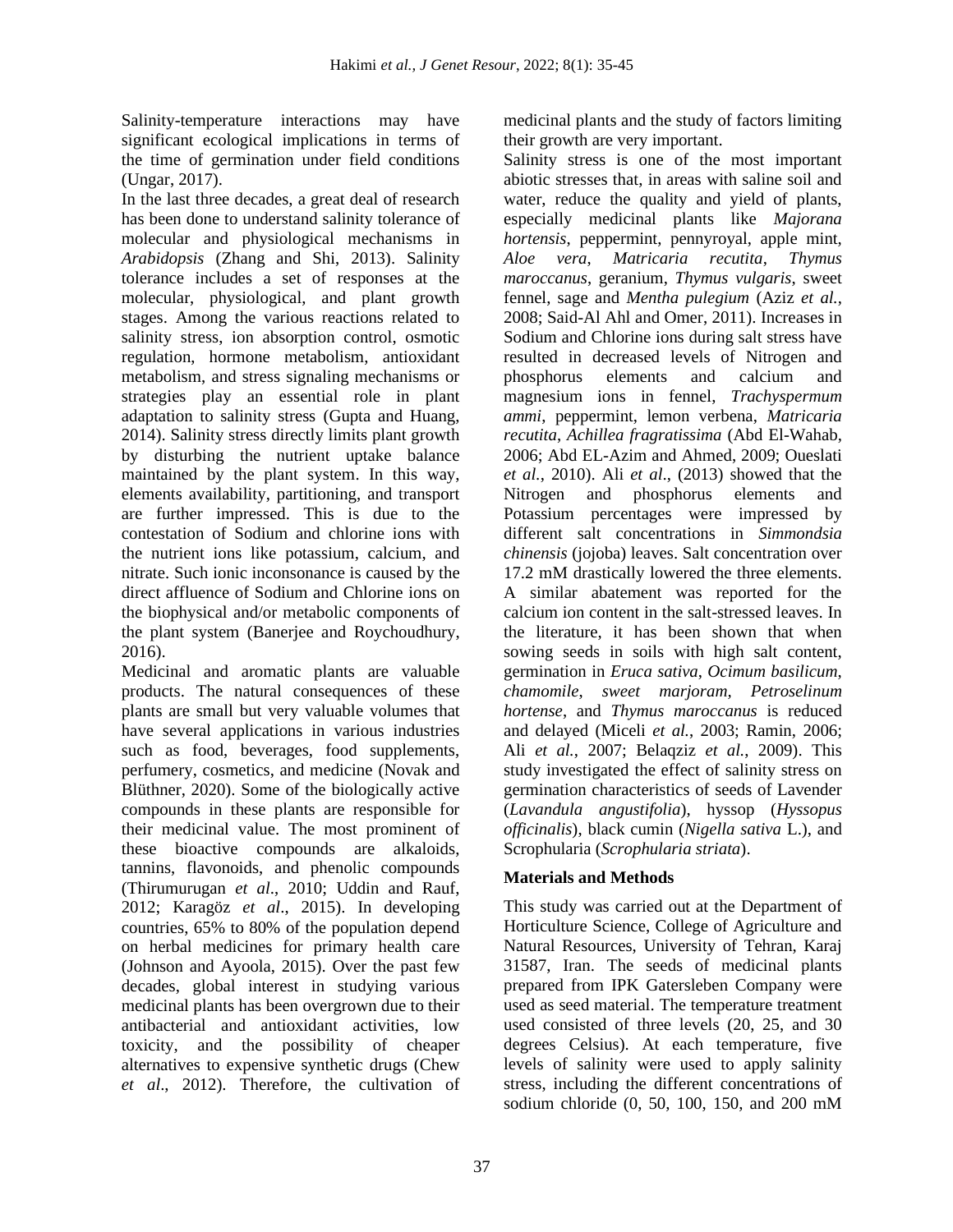NaCl). Also, distilled water was used as a control in each experiment.

#### **Seed treatment**

Fifty seeds were disinfected with 5% sodium hypochlorite solution for 30 seconds, and after rinsing with distilled water, they were transferred to filter paper in Petri dishes. Then, for salinity treatment, 10 ml of sodium chloride solution was added to each petri dish, and after applying the treatments at the time of sowing the seeds, the Petri dishes were placed in a germinator with a relative humidity of 80% and temperatures of (20, 25 and 30  $^{\circ}$ C), 16 hours of light and 8 hours of darkness.

## **Germination tests**

Seed germination criterion was considered 2 mm root emergence. Petri dishes were inspected at a specific time, and the number of germinated seeds was counted to determine the germination rate daily up to 14 days after planting and applying salt treatment. On the fourteenth day, 20 seedlings were selected from each petri dish, and traits such as germination percentage and germination speed, root and shoot length, and seed vigor were measured (Ellis and Roberts, 1981). Additional samples of each treatment were used to visually estimate abnormal seedling development, according to ISTA germination method (ISTA, 1999) rules, ten days after initiating germination.

The germination percentage was calculated with the following formula. GP=  $100 \frac{(N/N)}{N}$ . GP: germination percentage, *Ni*: number of germinated seeds until the day *i,* and *N*: total number of seeds (Hartmann and Kester, 2014). Germination rate was also calculated using the equation RS= S  $(n_i \cdot t_{(x-i)})$ / Sn<sub>*i*</sub>. In this formula, RS indicates the germination rate (number of seeds per day), *n<sup>i</sup>* indicates the number of seeds germinated on day *i*, and *x* indicates the total number of days of the test (Bewley *et al*., 2013). In addition, seed vigor was calculated using the relationship  $V = (GP) \times [(Lr + 2) + (Ls + 2)]$ . In this regard, V indicates the seed vigor index, *Lr*  indicates the radical length, *Ls* indicates the plumule length, and *GP* indicates the germination percentage.

## **Statistical analysis**

Data were analyzed using SPSS version 26 (SPSS Inc., Chicago, IL, USA). The experimental design was two factorial factors (5× 3) arranged in a completely randomized design, with three replications and 50 seeds per replicate. The first factor was seed treatments (salinity potential including 0, 50, 100, 150, and 200 mM), the second factor was temperature levels (20, 25, and 30 ° C). The normality of the data and the remaining error were checked by Shapiro-Wilk and Kolmogorov-Smirnov tests. Data Normalization related to seed germination was performed using the SQRT method. The differences between means were assessed using Duncan's multiple range test  $(p \lt 0.05)$ , and the results are indicated by a different letter.

## **Results**

Due to salinity stress, water uptake by seeds was decreased, reducing the physiological and metabolic processes indicating the abundance of substances available for plant survival is problematic and reduces the germination percentage (Ashraf and Waheed, 1990). The variance analysis showed (Table 1) that salinity stress significantly affected the evaluated traits, increasing salinity stress, germination percentage, germination rate, plumule length, radical length, plumule dry weight, radical dry weight, and Seed Vigor Index decreased significantly.

## **Lavender (***Lavandula angustifolia***)**

The highest germination percentage was observed in lavender at 25 °C and control treatment (75%), 4 and 3% higher than 20 and 30 °C, respectively. It was also observed that the germination percentage in this treatment was 35, 50, and 67% higher than the 50, 100, and 150mM sodium chloride treatments at 25 °C, respectively. Germination was not observed in salinity treatment of 150 mM and 30 °C and salinity treatment of 200 mM (Table 2). The highest germination rate was observed in lavender at 25 °C and control treatment (15.38 seeds per day), 15.38 and 10.73% higher than 20 and 30 °C, respectively. It was also observed that the germination rate in this treatment was 10.73, 23.04, and 98.45% higher than the 50, 100, and 150mM sodium chloride treatments at 25 °C,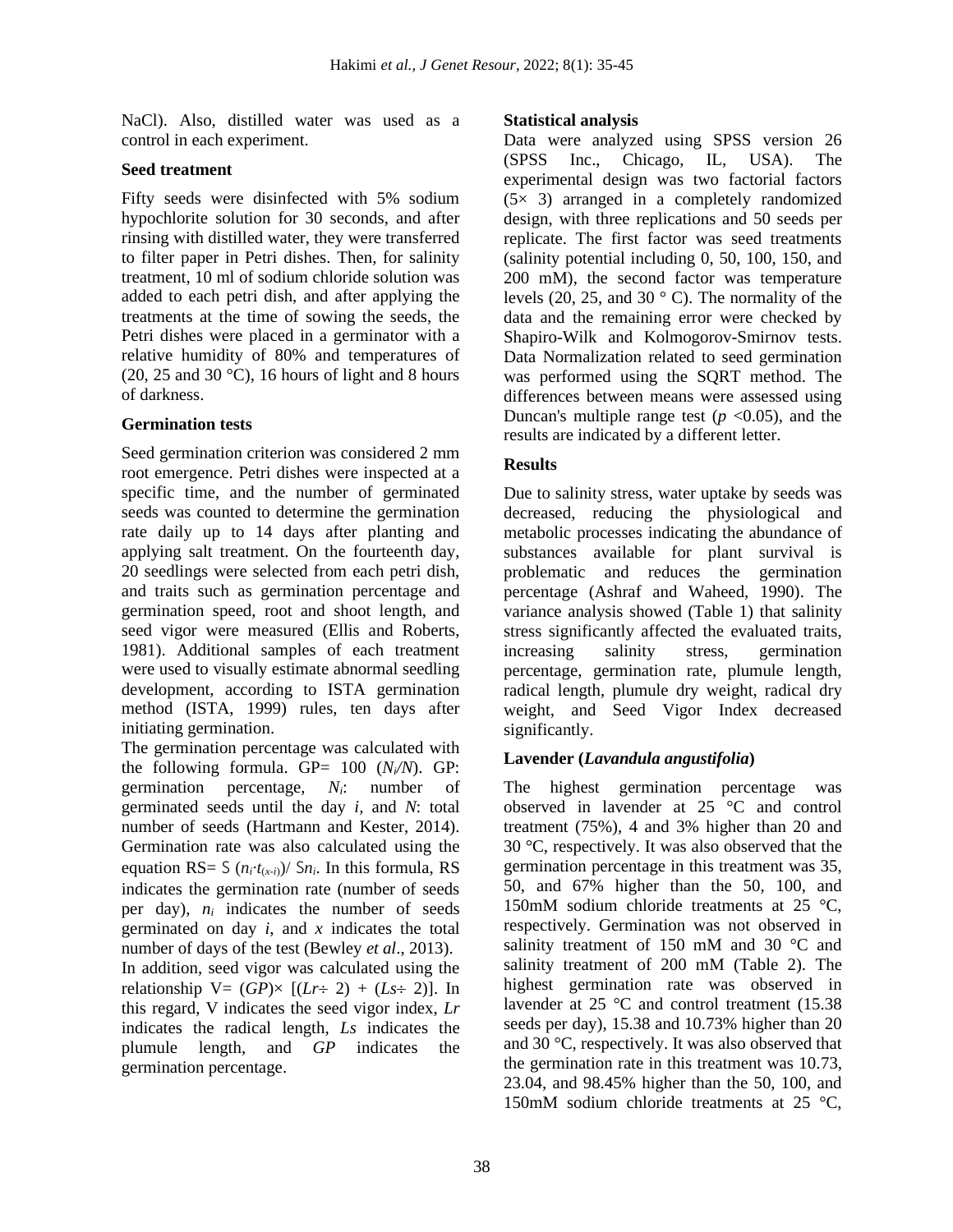respectively (Table 2). Control and temperature of 25 °C treatment obtained the highest Plumule Length (200 mm), and Radical Length (310 mm) and the lowest amount except for treatments that did not have any germination was 58 (mm) and 75 (mm) respectively in the salinity level 150 mM and temperature of 20 °C (Table 2). The highest seed vigor index was observed in lavender at 25 °C and control treatment (19125), 15.38 and 10.73% higher than 20 and 30 °C, respectively. It was also observed that the germination rate in this treatment was 2.3, 5.3, and 31.9 fold higher than the 50, 100, and 15 mM sodium chloride treatments at 25 °C, respectively (Table 2).

| <b>Table 1.</b> Results of analysis of variance of the studied traits under salinity stress and temperature treatment. |  |  |
|------------------------------------------------------------------------------------------------------------------------|--|--|
|------------------------------------------------------------------------------------------------------------------------|--|--|

| <b>SOV</b>                             | F,                       | Germination<br>Percent | Germination<br>rate | Plumule<br>Length | Radical<br>Length | dry weight<br>Plumule | dry weight<br>Radical | Seed vigor<br>Index |  |  |
|----------------------------------------|--------------------------|------------------------|---------------------|-------------------|-------------------|-----------------------|-----------------------|---------------------|--|--|
| A) Lavender (Lavandula angustifolia)   |                          |                        |                     |                   |                   |                       |                       |                     |  |  |
| Salinity                               | 4                        | 89.04**                | 15.94**             | 256.79**          | 440.44**          | $11.37**$             | $0.49**$              | 26174.93**          |  |  |
| Temperature                            | 2                        | $1.07**$               | $1.21**$            | $12.74**$         | $14.60**$         | $0.33**$              | $0.03*$               | 219.85**            |  |  |
| Salinity×Temperature                   | 8                        | $0.92**$               | $0.86**$            | $10.49**$         | 12.99**           | $0.09**$              | 0.01                  | 106.38**            |  |  |
| E                                      | 30                       | 0.01                   | 0.02                | 0.01              | 0.01              | 0.01                  | 0.01                  | 0.01                |  |  |
| CV(%)                                  |                          | 34.61                  | 10.79               | 17.88             | 21.82             | 27.29                 | 22.08                 | 83.73               |  |  |
| B) Hyssop (Hyssopus officinalis)       |                          |                        |                     |                   |                   |                       |                       |                     |  |  |
| Salinity                               | 4                        | 108.99**               | 11.99**             | 28.42**           | $12.63**$         | $1.26**$              | $0.03**$              | 2170.77**           |  |  |
| Temperature                            | 2                        | $1.03**$               | 0.04                | $0.12**$          | $0.50**$          | $0.02*$               | $0.01*$               | 52.29**             |  |  |
| Salinity×Temperature                   | 8                        | $0.27**$               | 0.02                | $0.14**$          | $0.11**$          | 0.01                  | 0.01                  | $6.08**$            |  |  |
| E                                      | 30                       | 0.01                   | 0.02                | 0.02              | 0.03              | 0.01                  | 0.01                  | 1.12                |  |  |
| CV(%)                                  |                          | 7.66                   | 11.01               | 26.48             | 24.53             | 20.81                 | 4.35                  | 32.41               |  |  |
| C) Black cumin (Nigella sativa L.)     |                          |                        |                     |                   |                   |                       |                       |                     |  |  |
| Salinity                               | 4                        | $51.62**$              | $3.45**$            | $26.23**$         | 33.64**           | $3.58**$              | $0.25**$              | 2929 **             |  |  |
| Temperature                            | 2                        | $1.39**$               | $0.90**$            | $0.91**$          | $0.68**$          | 0.06                  | 0.01                  | 90.11**             |  |  |
| Salinity×Temperature                   | 8                        | 0.02                   | $0.04*$             | 0.02              | 0.02              | 0.01                  | 0.01                  | $3.36**$            |  |  |
| E                                      | 30                       | 0.02                   | 0.01                | 0.02              | 0.03              | 0.03                  | 0.01                  | 0.36                |  |  |
| <b>CV</b>                              |                          | 18.61                  | 11.99               | 24.49             | 28.34             | 33.02                 | 20.45                 | 39.36               |  |  |
| D) Scrophularia (Scrophularia striata) |                          |                        |                     |                   |                   |                       |                       |                     |  |  |
| Salinity                               | 4                        | 39.14**                | $6.30**$            | $23.01**$         | $15.26**$         | $2.30**$              | 0.10                  | 3097**              |  |  |
| Temperature                            | 2                        | 13.19**                | $1.27**$            | 0.08              | $0.06*$           | 0.03                  | 0.01                  | 330.25**            |  |  |
| Salinity×Temperature                   | 8                        | $0.18**$               | $0.02*$             | $0.24**$          | $0.17**$          | 0.01                  | 0.01                  | 21.97**             |  |  |
| E                                      | 30                       | 0.01                   | 0.01                | 0.03              | 0.02              | 0.12                  | 0.10                  | 0.96                |  |  |
| <b>CV</b>                              | $\overline{\phantom{a}}$ | 21.60                  | 11.81               | 19.18             | 19.40             | 26.22                 | 29.91                 | 38.53               |  |  |

\*\*significant differences at 1%, \* significant differences at 5%

#### **Hyssop (***Hyssopus officinalis***)**

The highest germination percentage was observed in hyssop at 20 °C and 50 mM NaCl treatment (83%), 1 and 4% higher than 25 and 30 °C, respectively. It was observed that the germination percentage in this treatment was 5, 8, and 14% higher than the control, 100, and 150mM sodium chloride treatments at 20 °C, respectively.

Germination was not observed in salinity treatment of 200 mM NaCl (Table 4). The highest germination rate was observed in lavender at 25 °C and control treatment (13

seeds per day), 14.44 and 2.69% higher than 20 and 30 °C, respectively. It was observed that the germination rate in this treatment was 6.64, 52.94, and 73.33% higher than the 50, 100, and 150mM sodium chloride treatments at 25 °C, respectively (Table 2).

The highest Plumule Length (30.40 mm) and Radical Length (16.63 mm) were obtained in the treatment of 50 mM NaCl and 20 °C, and the lowest amount was 4.80 (mm) in salinity level of 150 mM and 30 °C and 75 (mm) in salinity level of 150 mM and 20 °C, respectively, except for treatments that did not have any germination (Table 2).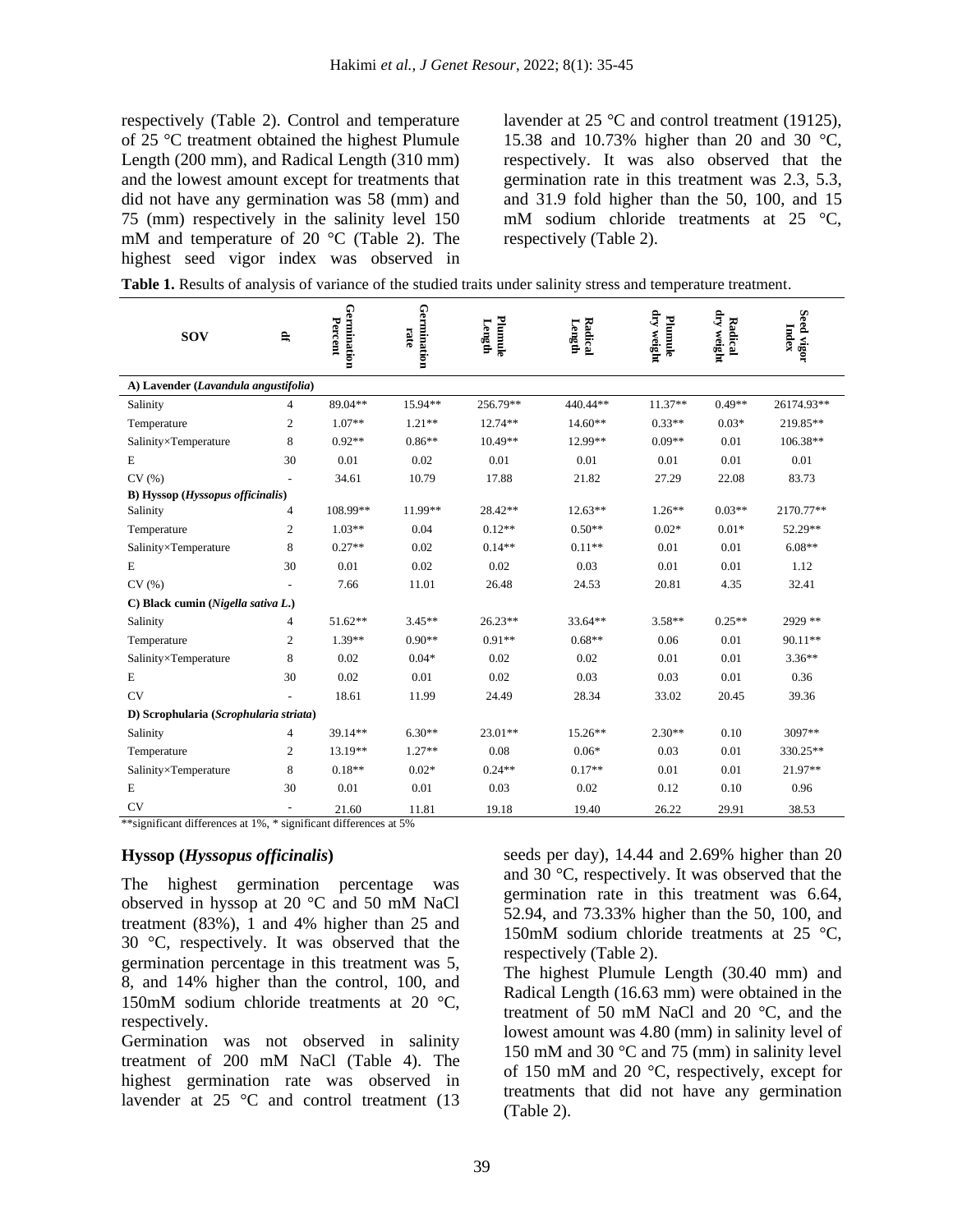| Salinity<br>$\mathbf{mM}^*$                      | Temperature<br>င္ | Germination<br>Percent (%) | Germination<br>(seedday)<br>rate | Length (mm)<br>Plumule | Length (mm)<br>Radical     | Plumule dry<br>weight (mg) | weight (mg)<br>Radical dry       | Seed vigor<br>Index      |
|--------------------------------------------------|-------------------|----------------------------|----------------------------------|------------------------|----------------------------|----------------------------|----------------------------------|--------------------------|
| A) Lavender (Lavandula angustifolia)             |                   |                            |                                  |                        |                            |                            |                                  |                          |
|                                                  | 20                | 71.00b                     | 13.33b                           | 183.00c                | 292.00c                    | 10.50b                     | .95abc                           | 16863c                   |
| $\boldsymbol{0}$                                 | 25                | 75.00a                     | 15.38a                           | 200.00a                | 310.00a                    | 11.25a                     | .97abc                           | 19125a                   |
|                                                  | 30                | 72.00b                     | 13.89ab                          | 190.00b                | 300.00b                    | 10.00b                     | .85bcd                           | 17640b                   |
|                                                  | 20                | 36.00d                     | 12.35bcd                         | 138.00f                | 243.00f                    | 8.75c                      | 1.15ab                           | 6858f                    |
| 50                                               | 25                | 40.00c                     | 13.89ab                          | 150.00d                | 260.00d                    | 9.25c                      | 1.20a                            | 8200d                    |
|                                                  | 30                | 39.00c                     | 12.66bc                          | 140.00e                | 248.00e                    | 8.00d                      | 1.07ab                           | 7566e                    |
|                                                  | 20<br>25          | 21.00g                     | 11.36cd                          | 107.00i                | 160.00i                    | 4.25e                      | .73cde                           | 2804i                    |
| 100                                              | 30                | 25.00e<br>23.00f           | 12.50bcd<br>10.99d               | 120.00g<br>110.00h     | 170.00g<br>161.00h         | 4.50e<br>3.75e             | .65cdef<br>.60def                | 3625g<br>3117h           |
|                                                  | 20                | 7.00h                      | 7.41e                            | 58.00k                 | 75.00k                     | 1.50f                      | .38ef                            | 466k                     |
| 150                                              | 25                | 8.00h                      | 7.75e                            | 70.00j                 | 80.00j                     | 2.00f                      | .48f                             | 600j                     |
|                                                  | 30                |                            | $\overline{a}$                   |                        |                            | $\overline{a}$             | $\overline{a}$                   |                          |
|                                                  | 20                |                            |                                  |                        |                            |                            |                                  |                          |
| 200                                              | 25                |                            |                                  |                        |                            |                            |                                  |                          |
|                                                  | 30                |                            |                                  |                        |                            |                            |                                  |                          |
| <b>B)</b> Hyssop ( <i>Hyssopus officinalis</i> ) |                   |                            |                                  |                        |                            |                            |                                  |                          |
|                                                  | 20                | 78.00b                     | 11.36abc                         | 19.10d                 | 11.20bc                    | 2.10ab                     | 0.19cd                           | 1182c                    |
| $\boldsymbol{0}$                                 | 25                | 79.00b                     | 13.00a                           | 16.00e                 | 8.40e                      | 2.20a                      | 0.20 <sub>bcd</sub>              | 964d                     |
|                                                  | 30                | 67.00e                     | 12.66ab                          | 18.80d                 | 8.70de                     | 2.00abc                    | 0.17de                           | 921d                     |
|                                                  | 20                | 83.00a                     | 10.31c                           | 30.40a                 | 16.63a                     | 1.80cd                     | 0.23ab                           | 1953a                    |
| 50                                               | 25                | 82.00a                     | 12.19ab                          | 25.70c                 | 12.30b                     | 1.90bc                     | 0.24a                            | 1559b                    |
|                                                  | 30                | 79.00b                     | 10.99bc                          | 27.60b                 | 12.40b                     | 1.60d                      | 0.22abc                          | 1579b                    |
|                                                  | 20                | 75.00c                     | 7.94d                            | 14.70e                 | 10.00cd                    | 0.90e                      | 0.15ef                           | 926d                     |
| 100                                              | 25                | 63.00f                     | 8.50d                            | 14.9e                  | 6.70f                      | 1.00e                      | 0.13fg                           | 681e                     |
|                                                  | 30<br>20          | 66.00e                     | 8.13d<br>7.90d                   | 11.40f<br>5.60h        | 5.80f                      | 0.80e<br>0.50f             | $0.12$ fgh<br>0.09 <sub>hi</sub> | 568f                     |
| 150                                              | 25                | 69.00d<br>53.00g           | 7.50d                            | 7.30g                  | 3.30g<br>3.50 <sub>g</sub> | 0.50f                      | $0.10$ ghi                       | 306g<br>287gh            |
|                                                  | 30                | 51.00h                     | 7.30d                            | 4.80h                  | 3.40 <sub>g</sub>          | 0.30f                      | 0.08i                            | 208h                     |
|                                                  | 20                |                            |                                  |                        |                            |                            |                                  |                          |
| 200                                              | 25                |                            |                                  |                        |                            |                            |                                  | $\overline{a}$           |
|                                                  | 30                |                            |                                  |                        |                            |                            |                                  |                          |
| C) Black cumin (Nigella sativa L.)               |                   |                            |                                  |                        |                            |                            |                                  |                          |
|                                                  | 20                | 49.00cd                    | 24.00b                           | 38.00ab                | 39.00a                     | 4.20ab                     | 0.43a                            | 1887c                    |
| $\boldsymbol{0}$                                 | 25                | 52.00bc                    | 32.00a                           | 40.00a                 | 41.00a                     | 4.50a                      | 0.39ab                           | 2106b                    |
|                                                  | 30                | 44.67e                     | 26.00b                           | 36.00bc                | 38.00ab                    | 4.00ab                     | 0.35abc                          | 1652d                    |
|                                                  | 20                | 61.00a                     | 20.00de                          | 33.00c                 | 35.00bc                    | 3.50ab                     | 0.46a                            | 2073b                    |
| 50                                               | 25                | 64.00a                     | 26.00b                           | 36.00bc                | 38.00ab                    | 3.70ab                     | 0.48a                            | 2367a                    |
|                                                  | 30                | 53.00b                     | 22.00c                           | 30.00d                 | 33.00c                     | 3.20b                      | 0.43a                            | 1669d                    |
| 100                                              | 20<br>25          | 45.00e                     | 18.00fg                          | 19.00e                 | 16.00de                    | 1.70c                      | 0.29 <sub>bcd</sub>              | 788f                     |
|                                                  | 30                | 47.00de<br>41.00f          | 21.00cd<br>19.00ef               | 21.00e<br>16.00f       | 18.00d<br>15.00e           | 1.80c<br>1.50c             | $0.26$ cde<br>$0.24$ cdef        | 917e                     |
|                                                  | 20                | 21.00h                     | 14.00ij                          | 11.00g                 | 9.00 <sub>g</sub>          | 0.80d                      | 0.17ef                           | 636g<br>209i             |
| 150                                              | 25                | 24.00g                     | 17.00g                           | 12.00g                 | 11.00f                     | 0.80d                      | 0.19 <sub>def</sub>              | 277h                     |
|                                                  | 30                | 18.00i                     | 15.00h                           | 9.00 <sub>h</sub>      | 8.00 <sub>g</sub>          | 0.60de                     | 0.15f                            | 153j                     |
|                                                  | 20                | 4.00j                      | 13.00j                           | 5.00i                  | 3.00h                      | 0.40de                     | $0.08{\rm g}$                    | 17k                      |
| 200                                              | 25                | 4.00 <sub>i</sub>          | 15.00h                           | 5.00i                  | 4.00h                      | 0.45de                     | 0.08 <sub>g</sub>                | 18k                      |
|                                                  | 30                | 2.00k                      | 13.00 <sub>i</sub>               | 3.00j                  | 2.00i                      | 0.35e                      | 0.07 <sub>g</sub>                | 51                       |
| D) Scrophularia (Scrophularia striata)           |                   |                            |                                  |                        |                            |                            |                                  |                          |
|                                                  | 20                | 76.00b                     | 41.66b                           | 53.10b                 | 35.40b                     | 5.20a                      | 0.87e                            | 3364b                    |
| $\boldsymbol{0}$                                 | 25                | 84.00a                     | 47.62a                           | 58.50a                 | 39.00a                     | 5.50a                      | 0.89d                            | 4095a                    |
|                                                  | 30                | 54.00e                     | 42.55b                           | 52.20b                 | 34.80b                     | 5.00a                      | 0.84f                            | 2350c                    |
|                                                  | 20                | 60.00d                     | 34.48e                           | 38.40c                 | 25.60c                     | 4.50ab                     | 0.96 <sub>b</sub>                | 1919e                    |
| 50                                               | 25                | 68.00c                     | 40.00c                           | 37.80c                 | 25.20c                     | 4.70a                      | 0.98a                            | 2142d                    |
|                                                  | 30<br>20          | 39.00g<br>39.00g           | 38.02d                           | 38.13c                 | 23.20d<br>22.40d           | 4.20abc                    | 0.93c                            | 1198f                    |
| 100                                              | 25                | 51.00f                     | 29.41g<br>38.46d                 | 33.60d<br>26.40e       | 17.60e                     | 2.70bcd<br>2.80bcd         | 0.79g<br>0.76h                   | 1091f<br>1123f           |
|                                                  | 30                | 26.00h                     | 33.00f                           | 26.10e                 | 17.40e                     | 2.50cd                     | 0.74i                            | 566g                     |
|                                                  | 20                | 24.00i                     | 21.74jk                          | 21.30f                 | 14.20f                     | 1.80d                      | 0.67k                            | 426h                     |
| 150                                              | 25                | 38.00g                     | 27.03h                           | 17.60 <sub>g</sub>     | 11.60g                     | 1.80d                      | 0.69j                            | 555g                     |
|                                                  | 30                | 21.00j                     | 22.99j                           | 21.10f                 | 13.40f                     | 1.60d                      | 0.651                            | 363h                     |
|                                                  | 20                | 10.001                     | 18.871                           | 9.00i                  | 6.00i                      | 1.40d                      | 0.58m                            | 75j                      |
| 200                                              | 25                | 15.00k                     | 25.00i                           | 9.30i                  | 6.20i                      | 1.45d                      | 0.58 <sub>m</sub>                | 116i                     |
|                                                  | $\frac{1}{2}$     | $\blacksquare$             | $\overline{\phantom{a}}$         | $\blacksquare$         | $\blacksquare$             | $\blacksquare$             | $\blacksquare$                   | $\overline{\phantom{a}}$ |

Table 2. Comparison of the mean interaction of salinity levels  $\times$  temperature on the studied traits.

\*The means with at least one common letter using Duncan's test at the 5% probability level are not significantly different in each column.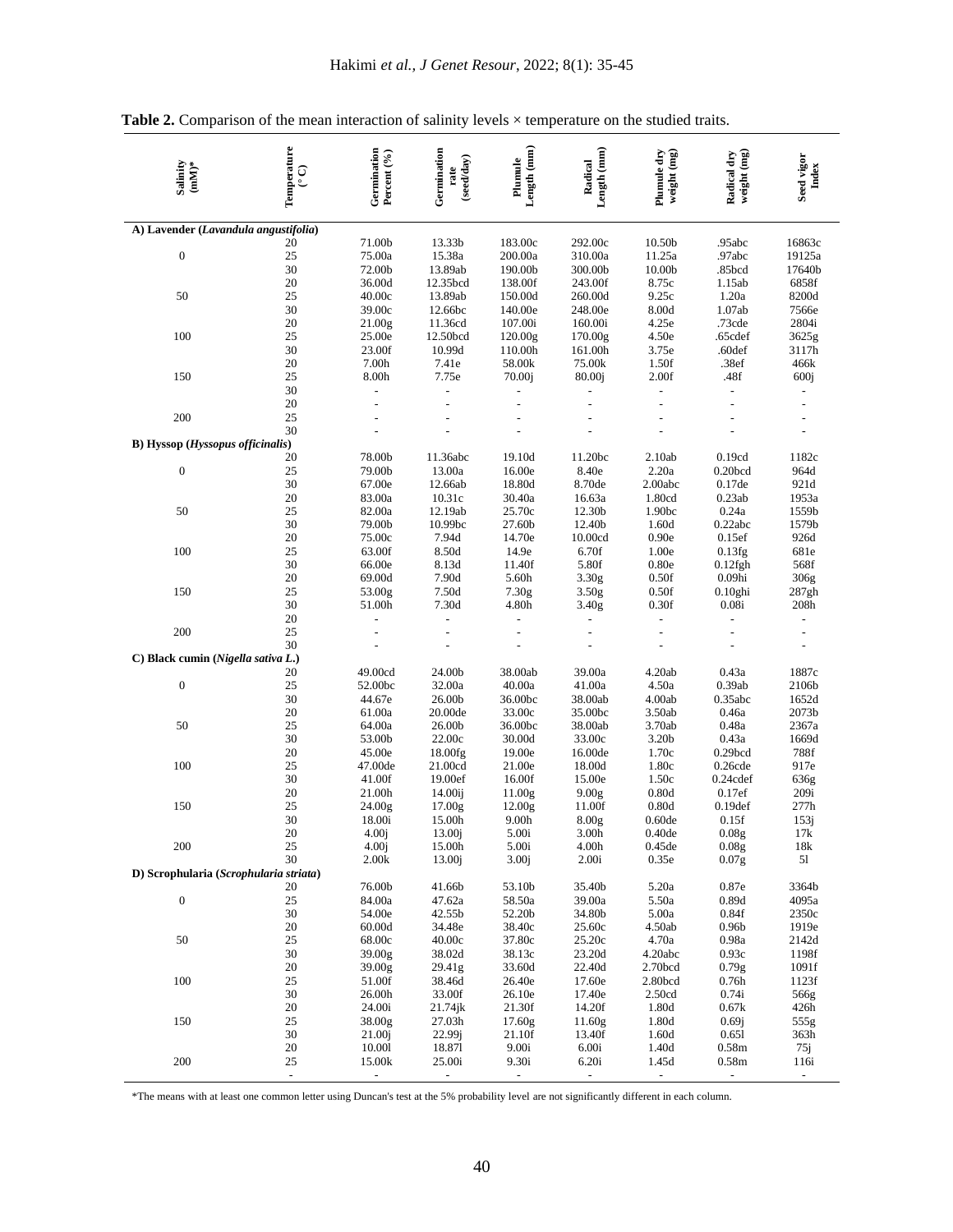The highest seed vigor index was observed in hyssop at 20 °C and 50 mM NaCl treatment (1953), 25.27 and 23.69% higher than 25 and 30 °C, respectively.

It was also observed that the germination rate in this treatment was 1.6, 2.1, and 6.4 fold higher than the control, 100, and 150mM sodium chloride treatments at 20 °C, respectively (Table 2).

## **Black cumin (***Nigella sativa* **L.)**

The highest germination percentage was observed in black cumin at 25 °C and 50 mM NaCl treatment (64%), 3 and 11% higher than 20 and 30 °C, respectively. It was also observed that the germination percentage in this treatment was 12, 17, 40, and 60% higher than the control, 100, 150, and 200mM sodium chloride treatments at 25 °C, respectively (Table 2).

The highest germination rate was observed in black cumin at 25 °C and control treatment (32 seeds per day), 33.33 and 23.08% higher than 20 and 30 °C, respectively. It was also observed that the germination rate in this treatment was 12.08, 52.38, 88.24, and 113.33% higher than the 50, 100, 150, and 200mM sodium chloride treatments at 25 °C, respectively (Table 2).

The highest plumule length (40 mm) and Radical Length (41 mm) was obtained in the control and temperature of 25  $\degree$ C, and the lowest was 3 (mm) and 2 (mm) respectively in the salinity level 200 mM and 30 °C (Table 2).

The highest seed vigor index was observed in black cumin at 25 °C and 50 mM NaCl treatment (2367), 14.18 and 41.82% higher than 20 and 30 °C, respectively. It was observed that the germination rate in this treatment was 1.1, 2.6, 8.5, and 131.5fold higher than the control, 100, 150, and 200mM sodium chloride treatments at 25 ° C, respectively (Table 2).

## **Scrophularia (***Scrophularia striata***)**

The highest germination percentage was observed in Scrophularia at 25 °C and control treatment (84%), 8 and 30% higher than 20 and 30 °C, respectively. It was observed that the germination percentage in this treatment was 16, 33, 46, and 69% higher than the 50, 100, 150, and 200mM sodium chloride treatments at 25 °C, respectively (Table 2). The highest

germination rate was observed in Scrophularia at 25 °C and control treatment (47.62 seeds per day), 14.31 and 11.92% higher than 20 and 30 ° C, respectively. It was also observed that the germination rate in this treatment was 19.05, 23.82, 76.17, and 90.48% higher than the 50, 100, 150, and 200 mM NaCl treatments at 25 °C, respectively (Table 2). The highest Plumule Length (58.5 mm) and Radical Length (39 mm) was obtained in the treatment of non-stress and temperature of 25 °C, and the lowest amount was 9 (mm) and 6 (mm) Respectively in the salinity level 200 mM and 20 °C (Table 2). The highest seed vigor index was observed in Scrophularia at 25 °C and control treatment (4095), 21.73 and 74.26% higher than 20 and 30 °C, respectively. It was also observed that the germination rate in this treatment was 1.9, 3.6, 7.4, and 35.3fold higher than the 50, 100, 150, and 200mM sodium chloride treatments at 25 °C, respectively (Table2).

## **Discussion**

Salinity is the principal abiotic stress due to the increasing use of poor-quality water for irrigation and salinization of soil, limiting plants' development and productivity in many parts of the world. Salinity tolerance includes a set of responses at the molecular, physiological, and plant growth stages (Munns and Tester, 2008). Extensive investigation through cellular, metabolic, and physiological analysis has cleared that among various salinity responses, mechanisms or strategies controlling ion uptake, transport and balance, osmotic regulation, hormone metabolism, antioxidant metabolism, and stress signaling to play decretive roles in plant adaptation to salinity stress (Gupta and Huang, 2014).

Therefore, to identify salinity-resistant plants, including medicinal plants, the germination stage can be the most crucial step for identifying salinity-resistant plants.

NaCl caused a significant reduction in germination percentage in four medicinal plants in the present study. A decrease in GP of seeds under the influence of increasing salt concentration may be resulted from decreasing osmosis potential of the solution, increasing toxic ions, and changing in the remobilization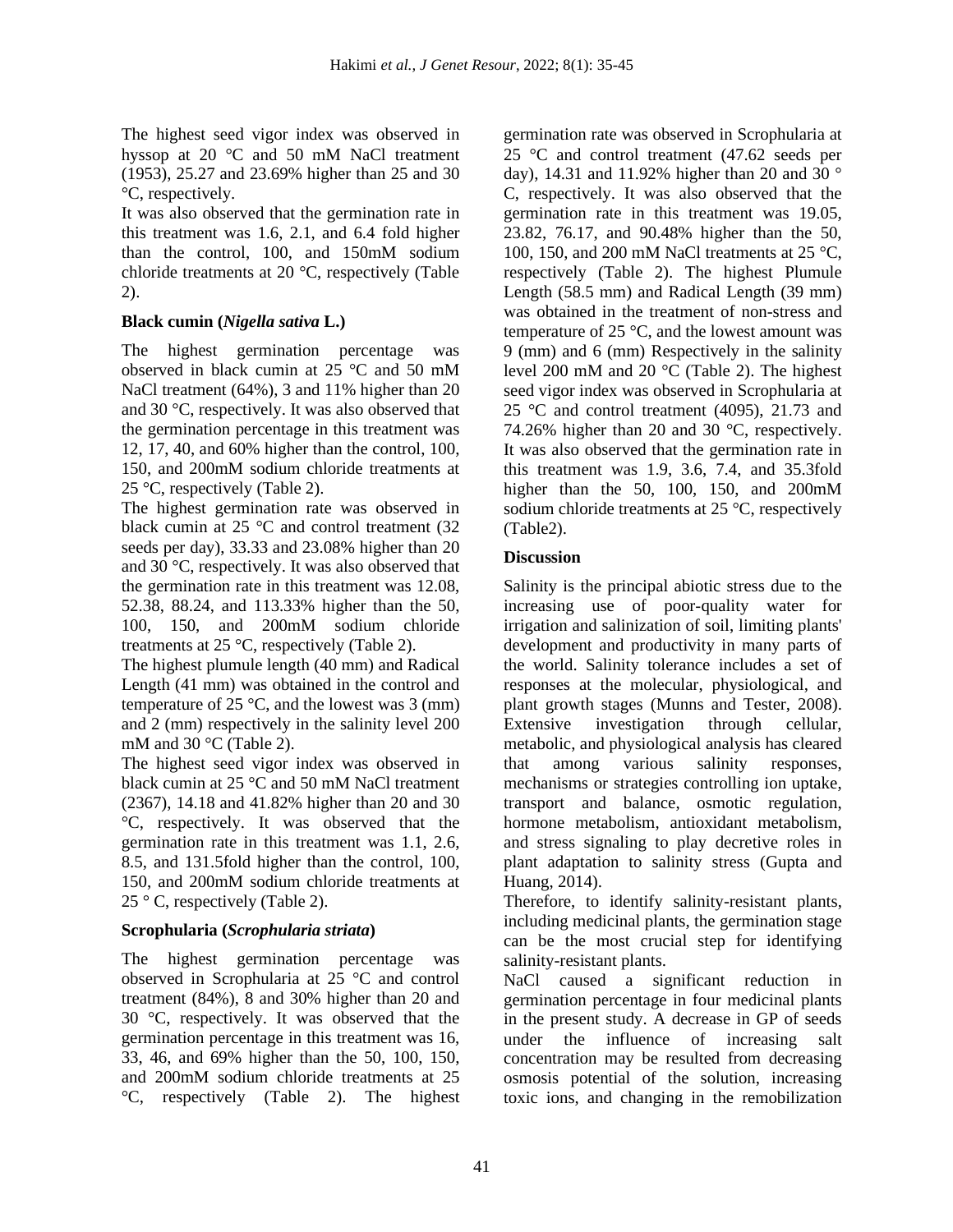balance of seed reservoirs. Similar results were reported in *Hypericum ericoides* by Vicente *et al*. (2020), in Ajowan and Fennel (Booroomand Zade and Koochaki, 2005), in *Cannabis sativa* (Dadkhah, 2010), in marigold (Sedghi *et al.*, 2010), in *Plantago ovata* (Muhammad and Hussain, 2010) and Matricaria (Ghanavati and Sengul, 2010). Also, the results showed that the interactions of temperature and salinity have a significant effect on germination percentage. At the same temperatures, increasing the salinity reduces the germination percentage, and also at the same salt concentrations, temperature changes cause a change in the germination percentage of medicinal plant seeds.

The results show that with increasing the salinity, the germination rate in these plants shows a decreasing trend due to the destructive effects of salinity on cellular processes. Other studies show similar results (Booroomand Zade and Koochaki, 2005; Dadkhah, 2010; Ghanavati and Sengul, 2010; Muhammad and Hussain, 2010; Sedghi *et al.*, 2010; Vicente *et al.*, 2020). Dadkhah (210) showed that in *Cannabis sativa,* with increasing the negative potential of the germination medium up to 0.81 MPa due to salinity, the germination rate decreased by 46.43% compared to the control treatment. Nejatzadeh (2021) also showed that in *Satureja hortensis,* with increasing the concentration of sodium chloride in the culture medium up to 120 mmol/L, the germination rate decreased by 35% compared to the control treatment.

By increasing salinity to 200 mM NaCl, the fresh and dry weight of plumule and radical decreased. It is probably due to decreasing in the remobilization of reservoirs from cotyledons to the embryo axis. The factors that affect the growth rate of the embryo axis also affect the mobility of reservoirs and their remobilization from cotyledons to the embryo axis (Sedghi *et al.*, 2010).

NaCl caused a significant reduction in seed vigor index in four medicinal plants in the present study. Seed vigor index is directly related to germination percentage and plant growth indices. Decrease of germination percentage and vegetative growth of medicinal plants due to increasing salinity stress level decreased seed vigor index. Since the seed vigor index is directly related to the germination percentage, the interaction of temperature and salinity stress also affects the amount of this index.

## **Conclusion**

In general, salinity reduced the germination of the studied medicinal plants. Among these medicinal plants, Scrophularia can be considered the most resistant plant to salinity stress because at the highest level of salinity stress, it showed the highest rate of seed germination compared to other plants. According to the results, lavender should not be grown in areas with soil or water salinity more than 50 mM because it will significantly reduce yields. Hyssop at 150 mM salinity stress showed the highest seed germination percent compared to other plants, showing high salinity resistance. However, the cultivation of this plant in areas with a salinity of more than 100 mM will not be economical. Black cumin will also show a sharp decrease in yield at salinities above 50 mM. Generally, it can be concluded that the cultivation of these four medicinal plants in fields with water and soil containing concentrations higher than 50 mM sodium chloride is not economically viable, and yields are significantly reduced in these areas. On the other hand, it can be concluded that the best temperature is generally between 20 and 25 degrees Celsius, and temperatures higher than that reduce the germination rate of seeds of medicinal plants.

## **Conflict of interests**

The authors declare that they have no conflict of interests.

## **References**

- Abd EL-Azim WM, Ahmed ST. 2009. Effect of salinity and cutting date on growth and chemical constituents of *Achillea fragratissima* Forssk, under Ras Sudr conditions. *Res J Agr Biol Sci* 5(6): 1121- 1129.
- Abd El-Wahab MA. 2006. The efficiency of using saline and fresh water irrigation as alternating methods of irrigation on the productivity of *Foeniculum vulgare* Mill subsp. vulgare var. vulgare under North Sinai conditions. *Res J Agr Biol Sci* 2(6): 571-577.
- Ahmad P. 2010. Growth and antioxidant responses in mustard (*Brassica juncea L*.)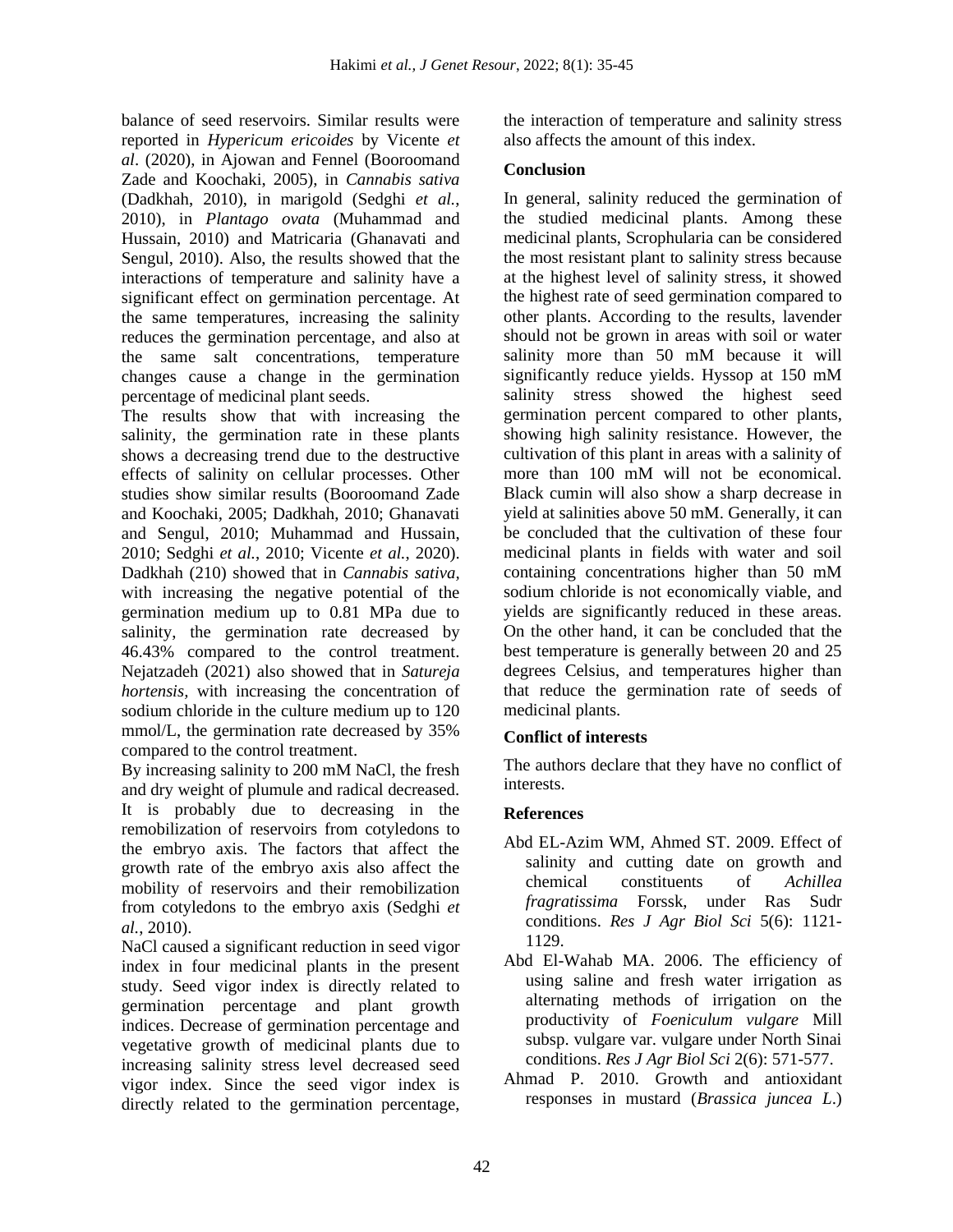plants subjected to combined effect of gibberellic acid and salinity. *Arch Agron Soil Sci* 56(5): 575-588.

- Ali EF, Bazaid S, Hassan FAS. 2013. Salt effects on growth and leaf chemical constituents of *Simmondsia chinensis* (Link) schneider. *J Med Plants Stud* 1(3): 22-24.
- Ali RM, Abbas HM, Kamal RK. 2007. The effects of treatment with polyamines on dry matter, oil and flavonoid contents in salinity stressed chamomile and sweet marjoram. *Plant Soil Environ* 53(12): 529.
- Apel K, Hirt H. 2004. Reactive oxygen species: metabolism, oxidative stress, and signal transduction. *Annu Rev Plant Biol* 55: 373- 399.
- Ashraf M, Waheed A. 1990. Screening of local/exotic accessions of lentil (Lens culinaris Medic.) for salt tolerance at two growth stages. *Plant Soil* 128(2): 167-176.
- Aziz EE, Al-Amier H, Craker LE. 2008. Influence of salt stress on growth and essential oil production in peppermint, pennyroyal, and apple mint. *J Herbs Spices Med Plants* 14(1-2): 77-87.
- Banerjee A, Roychoudhury A. 2016. Group II late embryogenesis abundant (LEA) proteins: structural and functional aspects in plant abiotic stress. *Plant Growth Regul* 79(1): 1- 17.
- Belaqziz R, Romane A, Abbad A. 2009. Salt stress effects on germination, growth and essential oil content of an endemic thyme species in Morocco (*Thymus maroccanus Ball*.). *J Appl Sci Res* 858-863.
- Bewley JD, Bradford KJ, Hilhorst HW, Nonogaki H. 2013. Seeds: physiology of development and germination. Springer Science and Business Media.
- Booroomand Zade Z, Koochaki A. 2005. Ermination response of Ajowan, Fennel and Dill to osmotic potential of sodium chloride and polyethylene glycol 6000 in different temperature regimes. *Iran J Field Crop Res* 3(2): 207-218.
- Chew AL, Jessica JJA, Sasidharan S. 2012. Antioxidant and antibacterial activity of different parts of *Leucas aspera*. *Asian Pac J Trop Biomed* 2(3): 176-180.
- Cristaudo A, Catara S, Mingo A, Restuccia A, Onofri A. 2019. Temperature and storage

time strongly affect the germination success of perennial Euphorbia species in Mediterranean regions. *Ecol Evol* 9(19): 10984-10999.

- Cristaudo A, Gresta F, Restuccia A, Catara S, Onofri A. 2016. Germinative response of redroot pigweed (*Amaranthus retroflexus L*.) to environmental conditions: is there a seasonal pattern? *Plant Biosystems* 150(3): 583-591.
- Dadkhah A. 2010. Salinity effect on germination and seedling growth of four medicinal plants. *Iran J Med Aromat Plants* 26(3): 358-369.
- Ellis RH, Roberts EH. 1981. The quantification of ageing and survival in orthodox seeds. *Seed Sci Techol* 9: 373-409.
- Fallahi HR, Mohammadi M, Aghhavani-Shajari M, Ranjbar F. 2015. Determination of germination cardinal temperatures in two basil (Ocimum basilicum L.) cultivars using non-linear regression models. *J Appl Res Med Aromat Plants* 2(4): 140-145.
- Flowers TJ. 2004. Improving crop salt tolerance. *J Exp Bot* 55(396): 307-319.
- Geshnizjani N, Ghaderi-Far F, Willems LA, Hilhorst HW, Ligterink W. 2018. Characterization of and genetic variation for tomato seed thermo-inhibition and thermodormancy. *BMC Plant Biol* 18(1): 1-12.
- Ghanavati M, Sengul S. 2010. Salinity effect on the germination and some chemical components of matricaria spp. *Asian J Chem* 22(2): 859-866.
- Ghoulam C, Fares K. 2001. Effect of salinity on seed germination and early seedling growth of sugar beet (*Beta vulgaris L*.). *Seed Sci Techol* 29(2): 357-364.
- Gresta F, Cristaudo A, Onofri A, Restuccia A, Avola G. 2010. Germination response of four pasture species to temperature, light, and post-harvest period. *Plant Biosyst* 144(4): 849-856.
- Gul B, Weber DJ. 1999. Effect of salinity, light, and temperature on germination in *Allenrolfea occidentalis*. *Can J Bot* 77(2): 240-246.
- Gulzar S, Khan MA. 2001. Seed germination of a halophytic grass *Aeluropus lagopoides*. *Annal Bot* 87(3): 319-324.
- Gulzar S, Khan MA, Ungar IA. 2001. Effect of salinity and temperature on the germination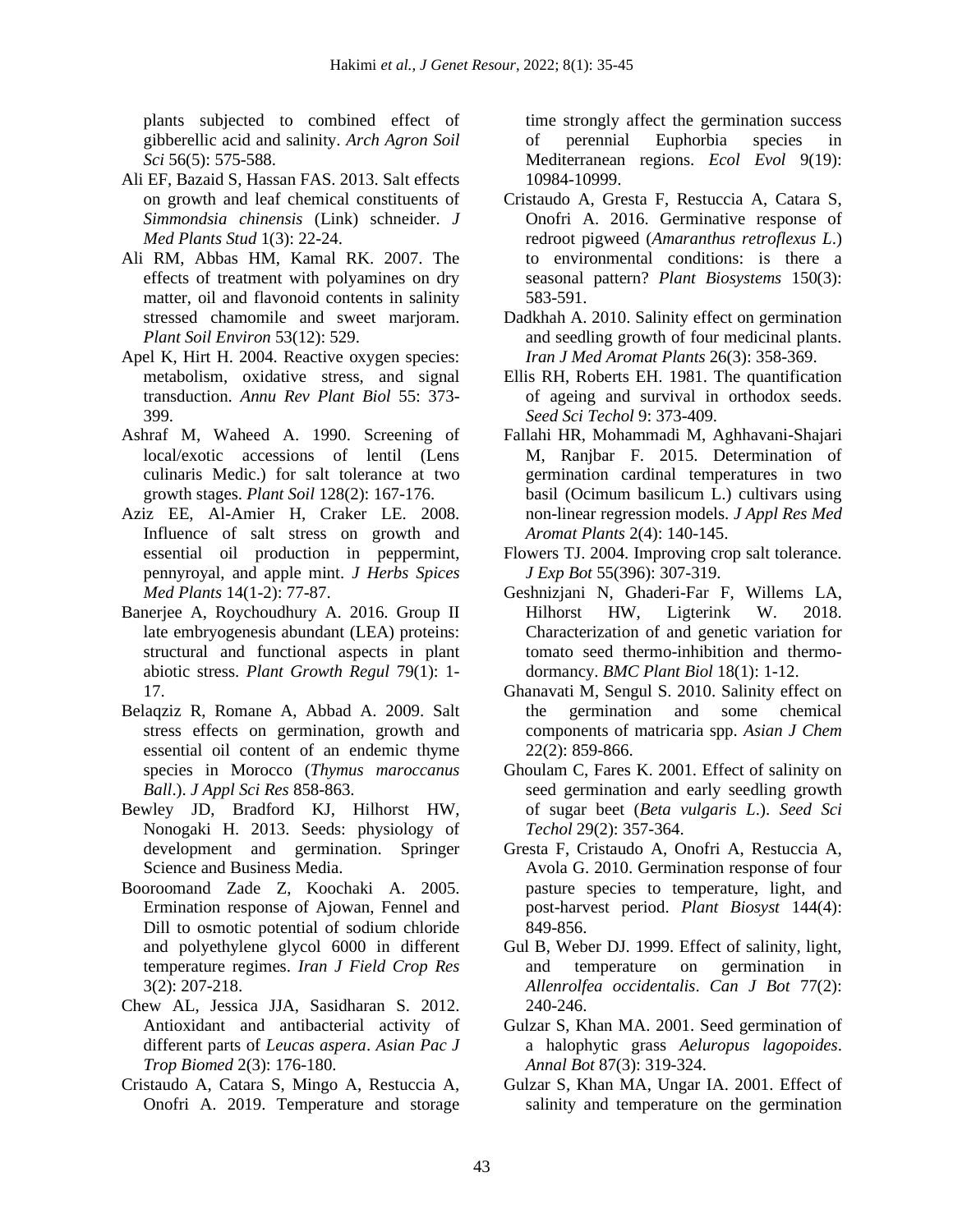of *Urochondra setulosa* (Trin.) CE Hubbard. *Seed Sci Techol* 29(1): 21-30.

- Guo C, Shen Y, Shi F. 2020. Effect of temperature, light, and storage time on the seed germination of *Pinus bungeana* Zucc. ex Endl.: the role of seed-covering layers and abscisic acid changes. *Forests* 11(3): 300. doi:10.3390/f11030300.
- Gupta B, Huang B. 2014. Mechanism of salinity tolerance in plants: physiological, biochemical, and molecular characterization. *Int J Genomics*. 2014:701596. doi: 10.1155/2014/701596.
- Hartmann HT, Kester DE. 2014. Plant propagation: principles and practices (8th ed.). Pearson.
- Huo H, Dahal P, Kunusoth K, McCallum CM, Bradford KJ. 2013. Expression of 9-cisepoxycarotenoid dioxygenase4 is essential for thermoinhibition of lettuce seed germination but not for seed development or stress tolerance. *Plant Cell* 25(3): 884-900.
- ISTA Z. 1999. International rules for seed testing. *Seed Sci Technol* 27(Suppl): 1-333.
- Johnson OO, Ayoola GA. 2015. Antioxidant activity among selected medicinal plants combinations (multi-component herbal preparation). *Int J Res Health Sci* 3(1): 526- 532.
- Karagöz A, Artun FT, Özcan G, Melikoğlu G, Anıl S, Kültür Ş, Sütlüpınar N. 2015. In vitro evaluation of antioxidant activity of some plant methanol extracts. *Biotechnol Biotechnol Equip* 29(6): 1184-1189.
- Kermode AR. 1990. Regulatory mechanisms involved in the transition from seed development to germination. *Crit Rev Plant Sci* 9(2): 155-195.
- Khan MA. 2002. Halophyte seed germination: success and pitfalls. International Symposium on Optimum resource utilization in salt affected ecosystems in Arid and semi-arid regions, 346-358.
- Laghmouchi Y, Belmehdi O, Bouyahya A, Senhaji NS, Abrini J. 2017. Effect of temperature, salt stress and pH on seed germination of medicinal plant *Origanum compactum*. *Biocatal Agric Biotechnol* 10: 156-160.
- Mahajan S, Tuteja N. 2005. Cold, salinity and drought stresses: an overview. *Arch Biochem Biophys* 444(2): 139-158.
- Miceli A, Moncada A, D'Anna F. 2003. Effect of water salinity on seeds-germination of *Ocimum basilicum L*., *Eruca sativa L*. and *Petroselinum hortense* Hoffm. International Symposium on Managing Ggreenhouse Crops in Saline Eenvironment 609: 365-370.
- Muhammad Z, Hussain F. 2010. Effect of NaCl salinity on the germination and seedling growth of some medicinal plants. *Pak J Bot* 42(2): 889-897.
- Munns, R. (2005). Genes and salt tolerance: bringing them together. *New Phytologist* 167(3), 645-663.
- Munns R, Tester M. 2008. Mechanisms of salinity tolerance. *Annu Rev Plant Biol* 59: 651-681.
- Nejatzadeh F. (2021). Effect of silver nanoparticles on salt tolerance of *Satureja hortensis L*. during in vitro and in vivo germination tests. *Heliyon* 7(2): e05981.
- Novak J, Blüthner WD. 2020. Medicinal, aromatic and stimulant plants. Springer.
- Oueslati S, Karray-Bouraoui N, Attia H, Rabhi M, Ksouri R, Lachaal M. 2010. Physiological and antioxidant responses of *Mentha pulegium* (Pennyroyal) to salt stress. *Acta Physiol Plant* 32(2): 289-296.
- Ramin AA. 2006. Effects of salinity and temperature on germination and seedling establishment of sweet basil (*Ocimum basilicum L*.). *J Herbs Spices Med Plants* 11(4): 81-90.
- Said-Al Ahl HAH, Omer EA. 2011. Medicinal and aromatic plants production under salt stress. a review. *Herba Polonica* 57(2): 72- 87.
- Sedghi M, Nemati A, Esmaielpour B. 2010. Effect of seed priming on germination and seedling growth of two medicinal plants under salinity. *Emir J Food Agric* 22(2): 130- 139.
- Taiz L, Zeiger E, Møller IM, Murphy A. 2015. Plant physiology and development (No. Ed. 6). Sinauer Associates Incorporated.
- Thirumurugan K, Shihabudeen MS, Hansi PD. 2010. Antimicrobial activity and phytochemical analysis of selected Indian folk medicinal plants. *Steroids* 1(7): 430-434.